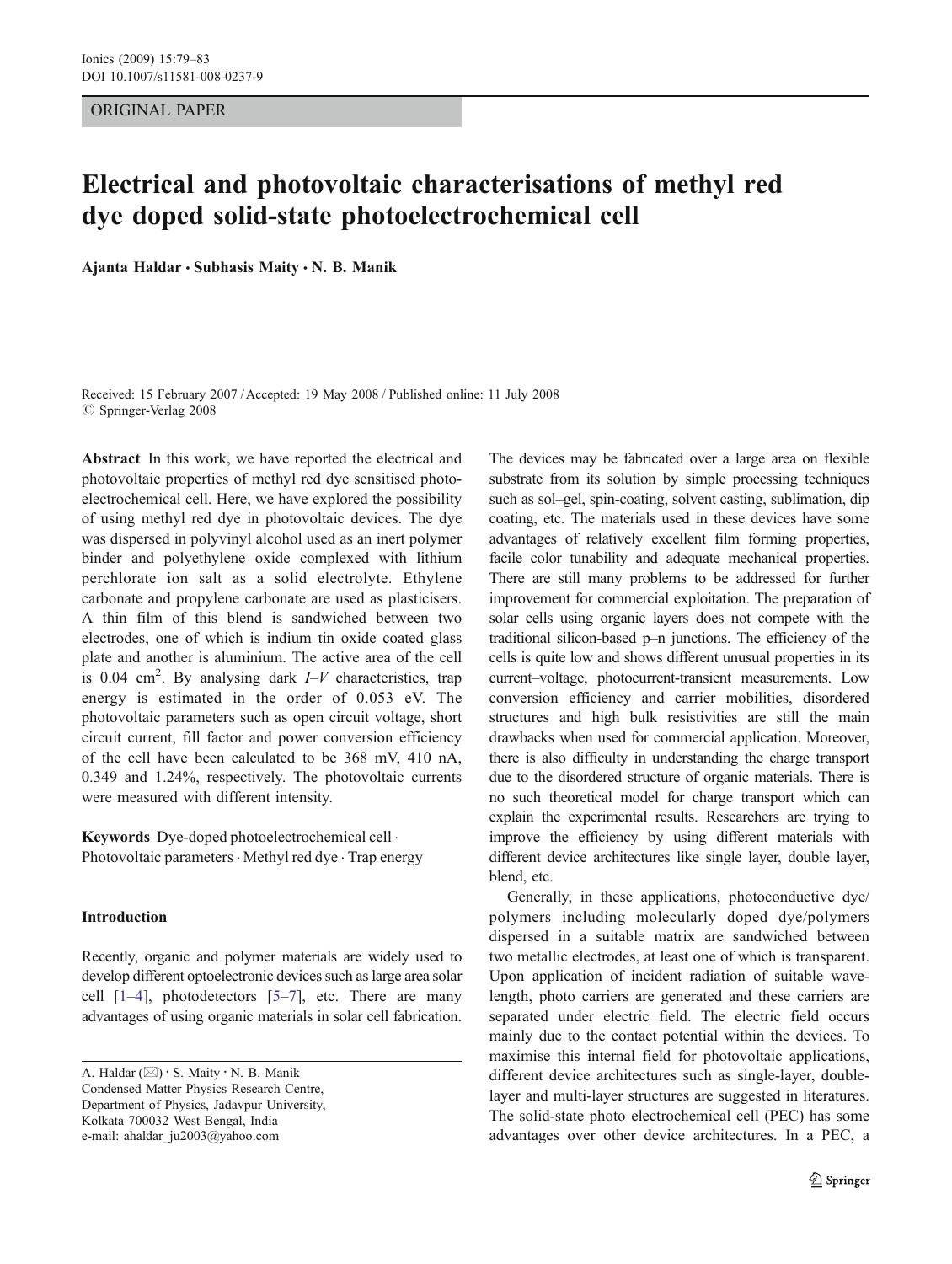solid electrolyte is used as ion source. The ions are separated in respective electrodes. Incorporation of mobile ions changes the operational characteristics of the device drastically with respect to conventional single or multilayered structure. This principle has been used by Pei et al. [\[9](#page-4-0)–[10](#page-4-0)] to develop organic light emitting diode. In our earlier works  $[11-12]$  $[11-12]$  $[11-12]$  $[11-12]$ , we have also reported that the solidstate dye doped PEC can be used for light detection. But there is no such report on photovoltaic devices based on this principle.

The PEC under study contains a blend made of methyl red dye dispersed in transparent polyvinyl alcohol (PVA), polyethylene oxide (PEO) complexed with lithium perchlorate  $(LiClO<sub>4</sub>)$ , ethylene carbonate  $(EC)$  and propylene carbonate (PC). Methyl red dye [\[8](#page-4-0)] is used as an optical active material and is dispersed in PVA, which acts as an inert binder. LiCl $O_4$  is mixed with solid polymer matrix PEO to form the solid-state ionic conductor. The ionic conductivity of  $PEO:LiClO<sub>4</sub>$  complexes is very low [\[13](#page-4-0)–[14](#page-4-0)]. The use of plasticisers is a common technique to enhance the ionic conductivity [\[5](#page-4-0)]. In this system, we have used EC dissolved in PC as plasticisers to enhance the mobility of the charge carriers. A solid film of this blend is sandwiched between transparent indium tin oxide (ITO) coated glass plate and Al plate, which acts as two contact electrodes. Upon illumination from a light source, dye molecules absorb light and photocarriers are generated. These photocarriers are then separated by the external field generated at the contact of the electrodes. It is expected that the internal field produced by the redistribution of the ion species within the PEC enhances the migration process of these photocarriers. The barrier potential in contacts of ITO and polymer materials is lowered [[14](#page-4-0)–[15\]](#page-4-0) due to the accumulation of these ion species near the respective electrodes leading to enhancement of charge injection through the metal polymer interface layer.

In this work, we have studied the dark current–voltage  $(I-V)$ characteristics and other photovoltaic parameters. Photovoltaic parameters such as open circuit voltage  $(V_{oc})$ , short circuit current  $(I_{\rm sc})$ , fill factor (FF) and power conversion efficiency  $(\eta)$  have been measured. By analysing  $I-V$  characterisation, the trap energy is estimated.

## Experimental

## (a) Sample preparation

The structure of the dye, methyl red (Fluka) having the absorption peak at 440 nm that corresponds to an optical band gap of the order of 2.82 eV is shown in Fig. 1a. Absorption spectra of methyl red dye are also shown in Fig. 1b. In a cleaned test tube, 1 g of PVA was mixed with



Fig. 1 a Structure of methyl red dye. b Absorption spectra of methyl red in water solution

10 cc of double distilled water, warmed gently and stirred to make a transparent viscous solution of PVA (S. D. Fine Chem. Ltd., Boisar; MW 125,000). Also, 6 mg of methyl red (anionic dye) is mixed with this solution.

A solid electrolyte was prepared in a separate cleaned beaker by mixing PEO (BDH, England; MW 600,000), LiClO4 (Fluka, 99.5% pure)–EC (Fluka, 99.5% pure) and PC (Fluka,  $99.5\%$  pure). The complex of PEO–LiClO<sub>4</sub>–EC–PC (30.60%–3.60%–19.60%–46.20% by weight) were mixed, stirred and heated around a temperature 60 °C for 4 h. This gel-like solid electrolyte is mixed with the previously prepared dye–PVA solution to form the blend. This blend is heated at 60 °C and stirred properly to mix them well for about 2 h.

This viscous gel-like solution is then sandwiched between two electrodes. The electrodes were cleaned in chloroform solution and dried under vacuum about 2 h before use. The two electrical leads are taken out from the two ends of the electrodes. The complete cell is dried in vacuum for about 6 h at around 60 °C before the final measurement. The active area of the cell was 0.04 cm<sup>2</sup>. The structure of the cell is shown in Fig. [2](#page-2-0).

# (b) Measurements

To measure the dark I–V characteristics, the cell is biased with a dc source with a series resistance of 56 K $\Omega$ . The current flowing through the device was estimated by measuring the voltage drop (measured by Agilent data acquisition unit, model no. 34970A) across this sensing resistance. For optical measurement, a tungsten lamp of 200 W is used. Incident light is allowed on the cell. By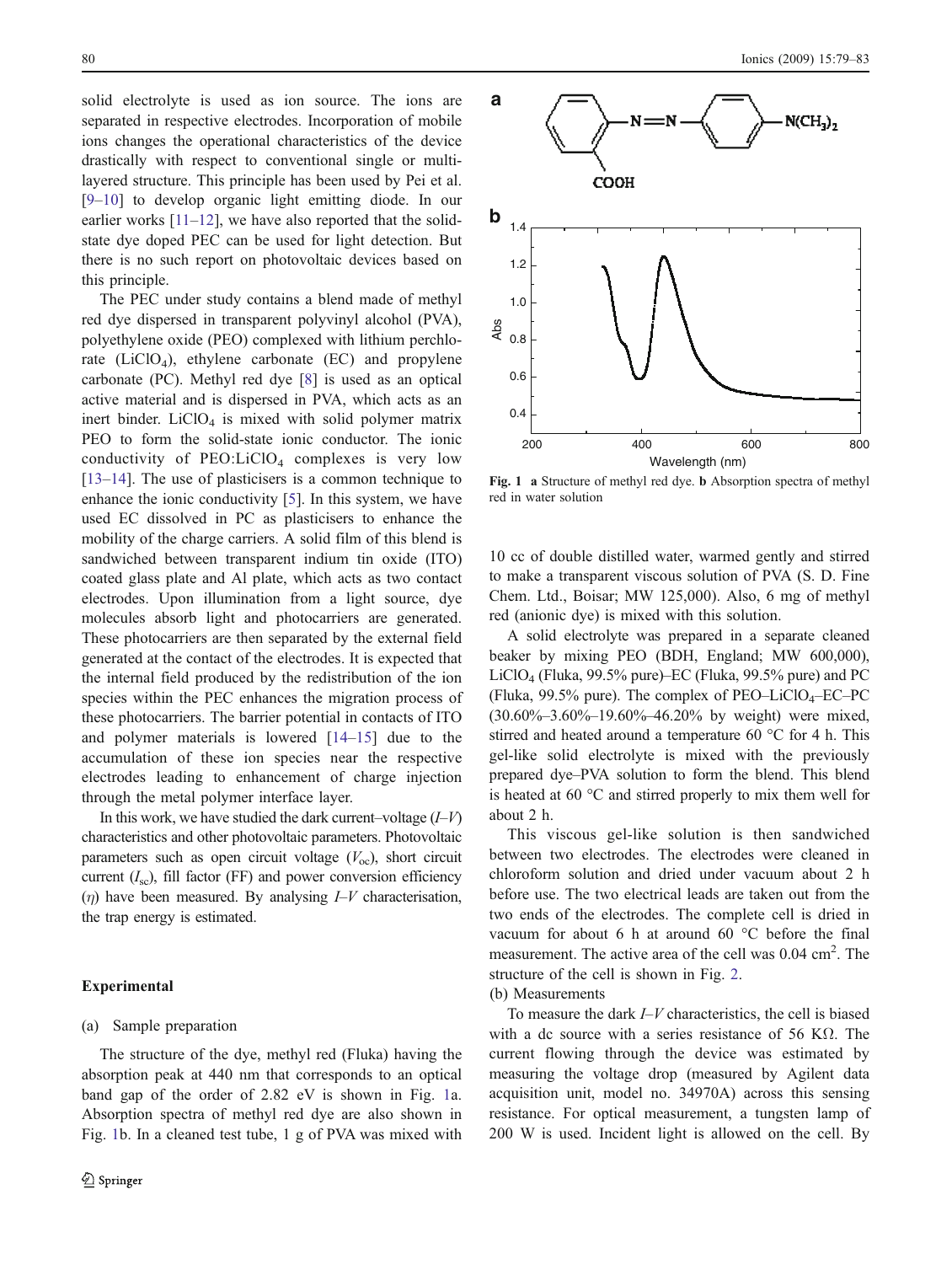<span id="page-2-0"></span>

Fig. 2 Structure of photoelectrochemical cell

varying the intensity of incident radiation, voltage drops and hence the photocurrent across the sensing resistance is measured. The intensity is measured by a calibrated lux meter (Kyoritsu Electrical Instruments Works Ltd. Tokyo, model 5200). Photocurrent is measured by varying the intensity of light.



Fig. 3 a Dark  $I-V$  characteristic plot. **b** ln I versus ln V plot



Fig. 4 a Photocurrent at different illumination intensity (up to 25 mW/cm<sup>2</sup> ). b Photocurrent at different illumination intensity (up to  $100$  mW/cm<sup>2</sup>)



Fig. 5  $I-V$  characteristic at illumination of 100 mW/cm<sup>2</sup>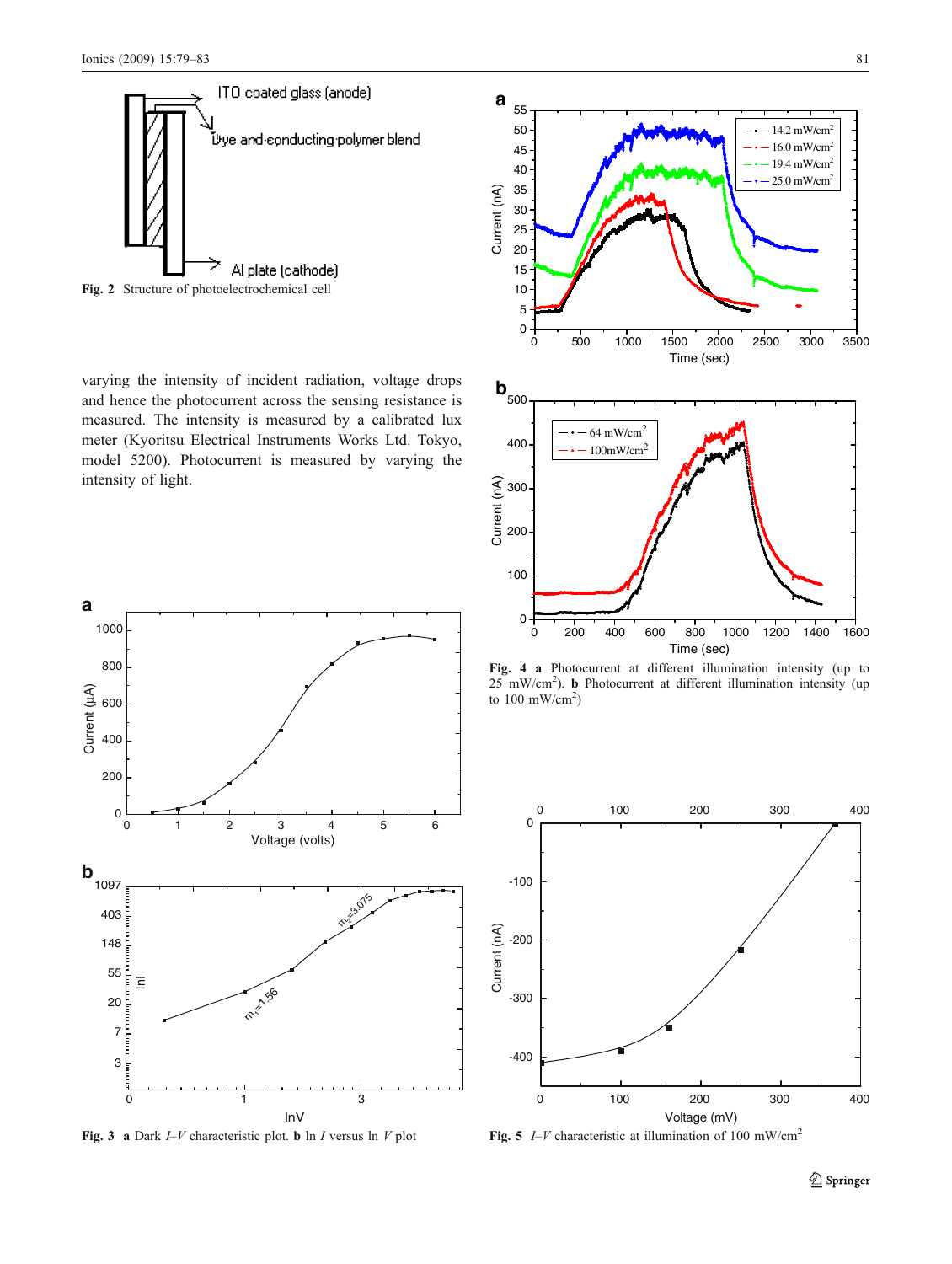#### <span id="page-3-0"></span>Results and discussion

## (a) Dark I*–*V characteristics

Since an ionic salt  $LiClO<sub>4</sub>$  is used, it is expected that the positive ions from  $LiClO<sub>4</sub>$  salt becomes accumulated near the cathode and the negative ions near the anode upon application of external bias on the device. A depletion layer is formed inside the active layer due to the redistribution of ionic charges in a similar manner as found in the case of light emitting electrochemical cell [\[10](#page-4-0), [15](#page-4-0)–[19](#page-4-0)] used to develop organic light emitting diodes.

The  $I-V$  curve is shown in Fig. [3a](#page-2-0). A logarithmic plot of the current versus bias voltage is shown in Fig. [3b](#page-2-0). The linear ln  $I$ –ln  $V$  plot shows a transition point at a bias voltage of 2 V, which seems to indicate a change in current conduction mechanism. As the organic materials are disordered solids, there is no well-defined band structure. The molecules are bound together with weak Van der Waals forces and the charge transport occurs through the loosely bound  $\pi$ -conjugated electrons. Here, instead of



Fig. 6 a Short circuit current versus intensity curve. b Open circuit voltage versus intensity curve

conduction and valance band, there are lowest unoccupied molecular orbital (LUMO) and highest occupied molecular orbital (HOMO) levels. This energy difference  $(E_{\alpha})$ between the LUMO and HOMO states is equal to the electrochemical redox potential of the organic material. Application of bias voltage greater than the threshold voltage  $(V<sub>ON</sub>)$  will dope the material of p-type and n-type simultaneously [[9,](#page-4-0) [10\]](#page-4-0). So, the voltage at which this process occurs is given by

$$
E_{\rm g} = eV_{\rm ON} \tag{1}
$$

where  $E<sub>g</sub>$  is the band gap.

Here  $E_g$ =2 eV, whereas the actual value of the band gap of the dye is 2.82 eV. This deviation is quite reasonable within our experimental limit. Though the blend is a mixture of different materials, it is expected that the dye plays a major role in charge conduction mechanism.

Ln  $I$ –ln  $V$  relation is linear which shows a power law relation of  $I-V$  of the form

$$
I \propto V^{m+1} \tag{2}
$$

where *m* is constant.

In our case, *m* has two values. Below transition, i.e., within the region  $V<2$  V,  $m=1.559$  which indicates that the conduction process is ohmic and for the above transition  $V>2$  V,  $m=3.075$ , which indicates trap chargeassisted conduction process.

The dark  $I-V$  curve can be fitted with the assumption that, during conduction, carriers are trapped at different trap levels between LUMO and HOMO. To explain the charge conduction mechanism beyond the ohmic region, a model based on trap charges is considered [\[20\]](#page-4-0). The starting equations are one-dimensional single (double) carrier drift current and Poisson equations (e.g., for electron or holes or both of them):

$$
J_{\rm d} = nq\mu E \tag{3(a)}
$$

$$
\frac{dE}{dx} = \frac{q}{E}(n + n_t) \tag{3(b)}
$$

where  $J_d$  is the current density,  $\mu$  is the carrier mobility, E is the electric field strength,  $n$  and  $n_t$  are the free and trapped charge concentrations, respectively, q is the unit charge,  $\varepsilon$  is equal to  $\varepsilon_0 \varepsilon_r$  with  $\varepsilon_0$  being the permittivity of vacuum and  $\varepsilon_r$ is the relative dielectric constant. When traps have an exponential energy distribution, the trap charge concentration  $(n<sub>t</sub>)$  is given

$$
n_{t} = H_{n} \exp\left(\frac{F_{n}}{KT_{t}}\right) \tag{4}
$$

where  $H_n$  is the trap density,  $F_n$  is the electron Fermi energy, K is Boltzmann's constant and  $T_t$  is characteristic temperature of the exponential trap distribution (i.e.,  $T_t = E_t/K$ , where  $E_t$  is